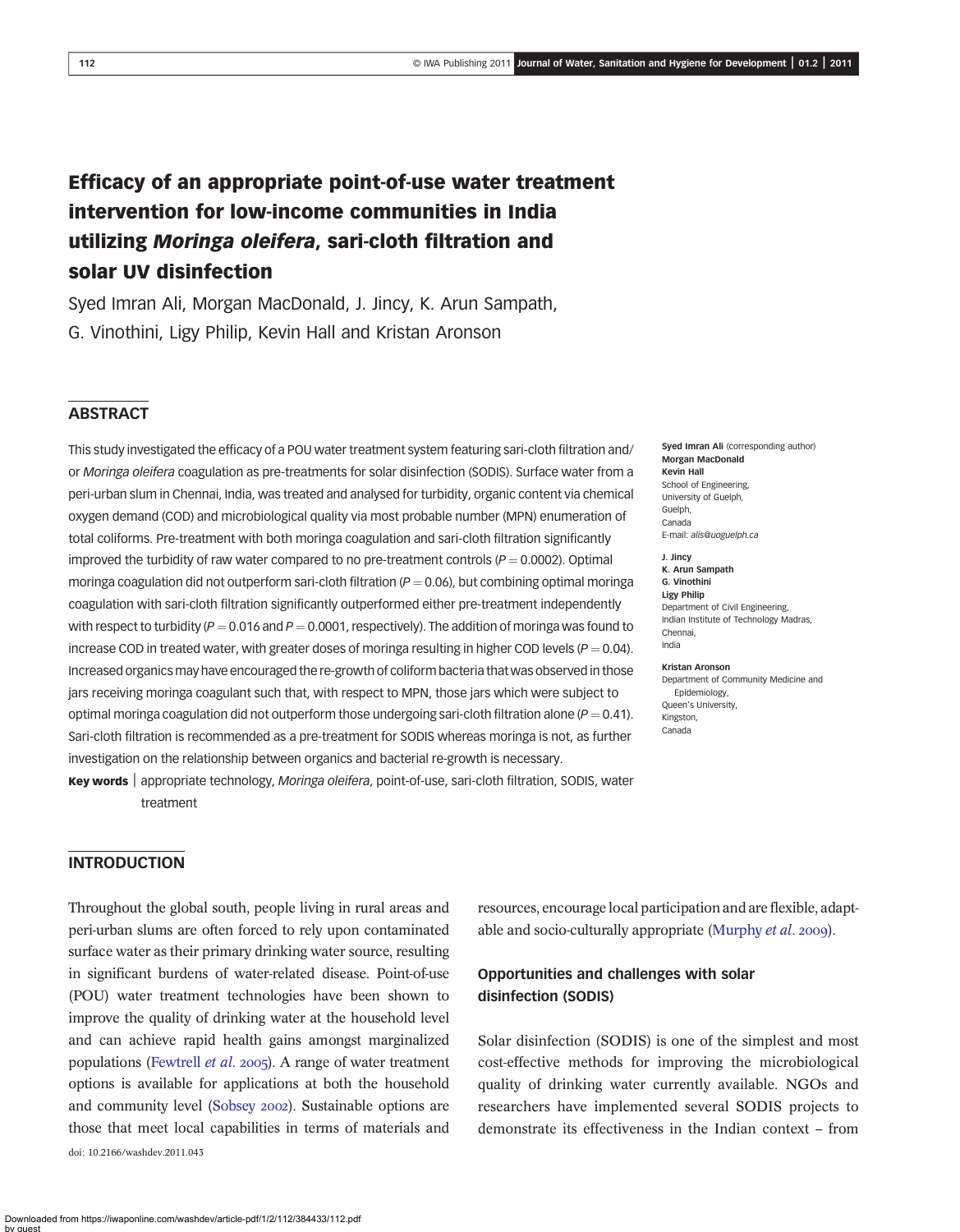rural areas in the north-eastern state of Assam [\(Gupta](#page-10-0) 2004), to urban slums in Sikkim (Rai [et al](#page-11-0). 2010), in small towns of the south in Vellore ([Rose](#page-11-0) *et al.* 2006) and in the megalopo-lises of Mumbai [\(Fisher](#page-10-0) et al. 2008) and Chennai ([Achuthan](#page-10-0) ). SODIS can employ the effects of thermal and ultraviolet (UV) radiation treatment, inactivating up to 99.9% of waterborne pathogens ([Wegelin](#page-11-0) et al. 1994; [Hijnen](#page-10-0) et al. ). However, SODIS may not be as effective against those bacterial species that are spore-forming, which can survive the inactivation process ([Boyle](#page-10-0)  $et$  al. 2008). By mimicking the thermal effects of the Nairobi sun, [Joyce](#page-10-0) et al. (1996) found that Escherichia coli levels were reduced by six orders of magnitude following 7 h of exposure. Simi-larly, [Wegelin](#page-11-0) *et al.* ( $1994$ ) found that the synergistic effect of water temperature could enhance the efficacy of SODIS by approximately a factor of two, once a threshold of 50  $^{\circ} \mathrm{C}$ had been reached. Photocatalytic disinfection of waterborne pathogens by UV irradiation is also central to the SODIS method. [Gómez-Cousoa](#page-10-0) et al. (2009) found the infectivity of Cryptosporidium parvum oocysts to be inversely proportional to radiation intensity. Furthermore, [Lonnen](#page-10-0) et al. (2005) found that simulated solar exposure at 200 W  $\text{m}^{-2}$ in the 300–400 nm UV range produced a 4-log reduction in protozoan, fungal and bacterial viability. Field studies have also demonstrated SODIS can significantly reduce the incidence of diarrhoeal disease in children under the age of five ([Conroy](#page-10-0) et al. 1999; [Rose](#page-11-0) et al. 2006). However, a meta-regression of randomized controlled trials of several household water treatment technologies by [Hunter \(](#page-10-0)2009) suggests that SODIS may not be able to sustain health benefits in the field in the long run. As a positive, compliance with SODIS is generally high. In 75% of visits to the field, [Rose](#page-11-0) et al. (2006) found that  $78%$  of households in an urban slum in Vellore, India, practised the SODIS method correctly following a safe water intervention. Similarly, high levels of compliance were also observed in rural areas just outside of Vellore by [Firth](#page-10-0) et al. (2010).

In comparison to household chlorination – perhaps the most prevalent POU technique for disinfecting drinking water – SODIS can circumvent the formation of potentially carcinogenic disinfection by-products (DBPs) associated with chemical disinfection of natural waters containing organic compounds. Furthermore, reactions between chemical disinfectants and organics may also produce taste and

odour compounds that render the water less palatable, limit-ing uptake ([Freeman](#page-10-0) et al. 2005). For these reasons, SODIS is seen as an attractive option for improving the microbiological quality of water at the household level. Water purification by exposure to solar radiation may be well applied amongst extremely impoverished households as a first-line, gap-filling measure.

The penetration of UV radiation, and thus the effectiveness of the SODIS process, is negatively affected by the presence of colour and turbidity in the water to be treated [\(Gómez-Cousoa](#page-10-0) et al. 2009). For this reason, treatment with SODIS is not recommended for waters with turbidity greater than  $30$  NTU ([SANDEC](#page-11-0) 2008). Clarifying water prior to SODIS treatment can improve its effectiveness, and for some natural waters, clarification may be a necessary pretreatment step. The present study investigates two potential pre-treatment methods for SODIS – cotton sari-cloth filtration alone or in combination with Moringa oleifera, a natural plant-based coagulant. These methods may be applied in conjunction with SODIS to form a simple, combined POU treatment system for low-income rural and periurban households in the Indian subcontinent and elsewhere.

# Moringa oleifera: a potential natural coagulant pre-treatment for SODIS

The use of natural plant materials for the clarification of turbid surface waters has a rich history in India, going back to ancient times. The Sushruta Samhita, an early Sanskrit ayurvedic medical text, refers to the use of Strychnos potatorum seeds for water clarification, a technique that is still used in parts of rural India today [\(Babu & Chaudhuri](#page-10-0) ). Moringa oleifera is a flowering tree found widely in tropical and sub-tropical climates in South Asia and West Africa and, similarly, its desiccated seed powder has also been observed to have coagulant properties that make it useful for water clarification. For this reason, in addition to its nutritional and traditional uses, M. oleifera has also been utilized for water clarification purposes for generations in India [\(Arnoldsson](#page-10-0) et al. 2008).

Laboratory studies show that moringa coagulation can remove up to 90 to 99% of bacterial contamination and up to 96% of influent E. coli ([Madsen](#page-11-0) et al. 1987; [Nkurunziza](#page-11-0) [et al](#page-11-0). 2009). [Oluduro & Aderiye \(](#page-11-0)2007) noted a  $97.5\%$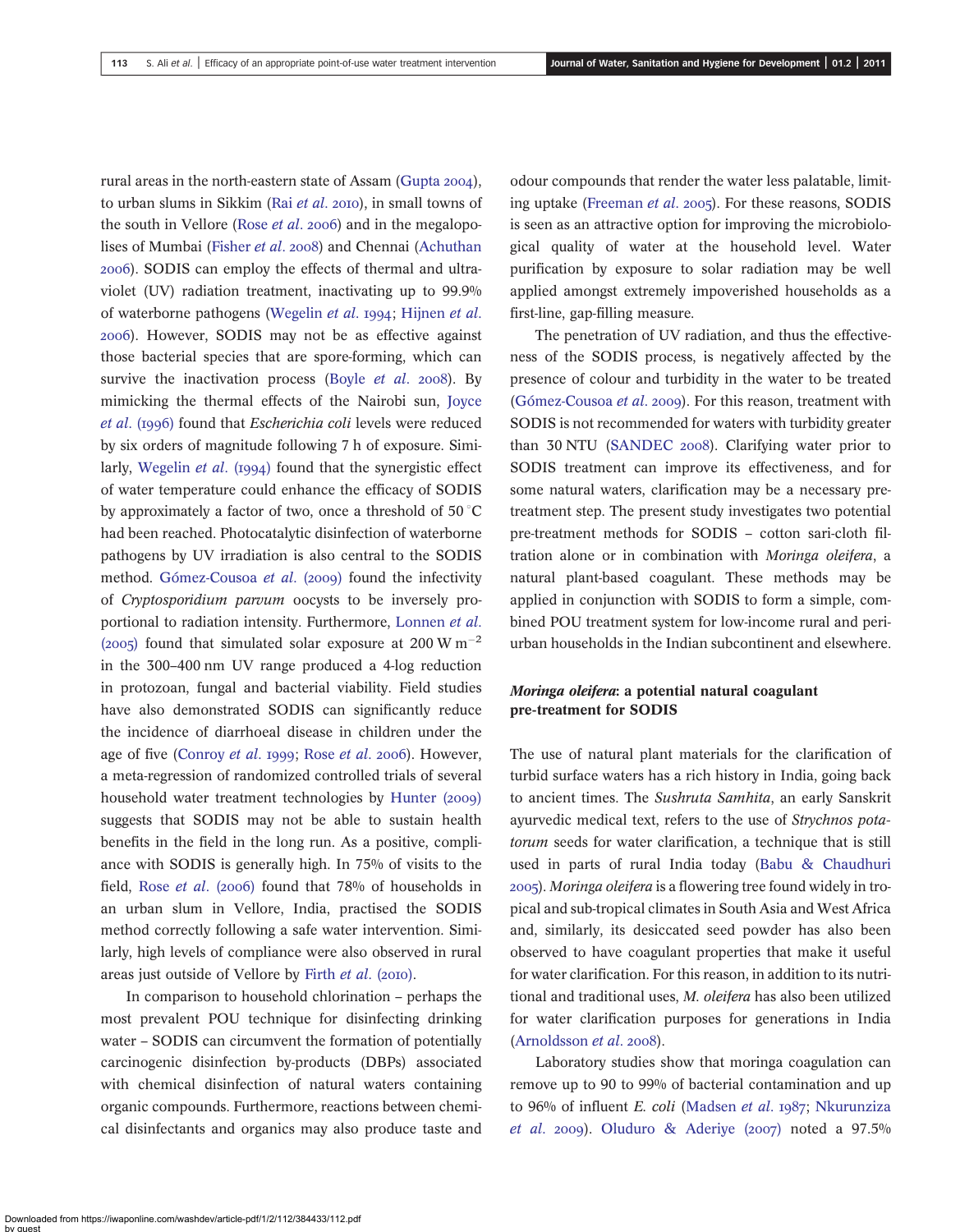reduction of coliform bacteria upon treatment with M. oleifera, however, the same study also found secondary bacterial growth of E. coli, Salmonella typhi and Shigella dysenteriae at 185, 189 and 198% of their influent concentrations, respectively, 24 hours post-treatment. Re-growth of secondary bacteria in M. oleifera treated water has also been observed in other studies [\(Madsen](#page-11-0) et al. 1987; [Wilson & Andrews](#page-11-0) 2010). [Lea \(](#page-10-0)2010) recommends the frequent treatment of smaller volumes of water in order to avoid bacterial re-growth prior to consumption. The effectiveness of moringa coagulation on natural waters in the field is also unclear. A study by [Firth](#page-10-0)  $et$   $al.$  (2010) in rural Tamil Nadu, India, found that moringa coagulation did not reduce levels of thermotolerant coliforms in stored village water, though it did with E. coli-seeded water in the laboratory. The debate over the efficacy of M. oleifera in water treatment is ongoing. Growing naturally in many rural areas, M. oleifera could be an inexpensive and widely available coagulant for POU water treatment purposes; however, further testing is required with natural surface waters to determine its bacterial removal efficacy and its potential as a pre-treatment for SODIS.

Socio-cultural factors also influence the regional applicability of moringa as a water treatment method in India. While moringa grows widely throughout the country, its use varies between regions. In south India, the young moringa fruit ('drumstick') is widely used in local cuisine, whereas in north India it is not. For water purification purposes, mature seeds are required. In south India, much of the moringa crop is harvested early on for food purposes. Because of this, mature seeds are hard to come by and may be expensive if they are available. In north India, the moringa fruit is not utilized as a food source, allowing the fruit and its seeds to reach maturity. Having few competing uses, moringa seeds are widely available and inexpensive in north India. For this reason, moringa coagulation may be more appropriate for POU safe water applications in north India than it may be in the south (Ali 2010).

Moringa coagulation has previously been assessed as a pre-treatment for chemical disinfection, with recent studies indicating that moringa may not be a desirable option for use in conjunction with the common chlorination agent sodium hypochlorite [\(Preston](#page-11-0) et al. 2010). For one, moringa introduces natural organic matter to the treated water which itself exerts a chlorine demand, requiring larger doses of hypochlorite and reducing the likelihood that an adequate residual can be maintained. Furthermore, hypochlorite reacts with natural organic matter to form taste and odour compounds and, more troublingly, trihalomethanes (THMs) and other potentially harmful DBPs ([Ghebremichael](#page-10-0) et al. ). Given this chemistry, moringa coagulation is not a suitable pre-treatment for chemical disinfection; however, it may be an appropriate pre-treatment prior to UV disinfection, as UV irradiation is not known to induce DBP or taste and odour compound formation in the presence of organics.

# Sari-cloth filtration: a second potential pre-treatment for SODIS

The present study also examines simple filtration with used cotton sari-cloth as a pre-treatment for SODIS. Cotton saricloth is a material that is available in almost every rural and urban household throughout South Asia ([Huq](#page-10-0) et al. 2010). It is commonly used to strain collected water in rural areas. Though sari-cloth is specific to the South Asia region, the filtration effect is likely observable for any previously used cotton fabric. Hug *[et al](#page-10-0).* (1996) showed that simple cotton sari-cloth, folded several times, produced a filter of effective pore size of 20 μm that had the ability to remove copepod zooplankton, upon which Vibrio cholerae are commensal. [Colwell](#page-10-0) et al.  $(2003)$  then showed that practising this method of filtration yielded a 48% reduction in the incidence of cholera in rural Bangladeshi villages during seasonal epidemics. Though this pore size would be unable to remove free-floating bacteria which typically range in size from 1 to 5 μm, it may be able to capture agglomerations of bacteria or of solids that contribute to turbidity. In this way, saricloth filtration may effectively remove flocs formed during moringa coagulation, in doing so possibly enhancing its effectiveness. Combining moringa coagulation and sari-cloth filtration could be a simple, inexpensive and widely available pre-treatment for SODIS applications.

This study assesses the efficacy of a multi-stage POU water treatment system combining sari-cloth filtration and/ or moringa coagulation with SODIS, using a contaminated surface water source taken from a peri-urban slum in Chennai, India. The suitability of sari-cloth filtration and/ or moringa coagulation as a pre-treatment for SODIS is addressed. Turbidity, organic content and microbiological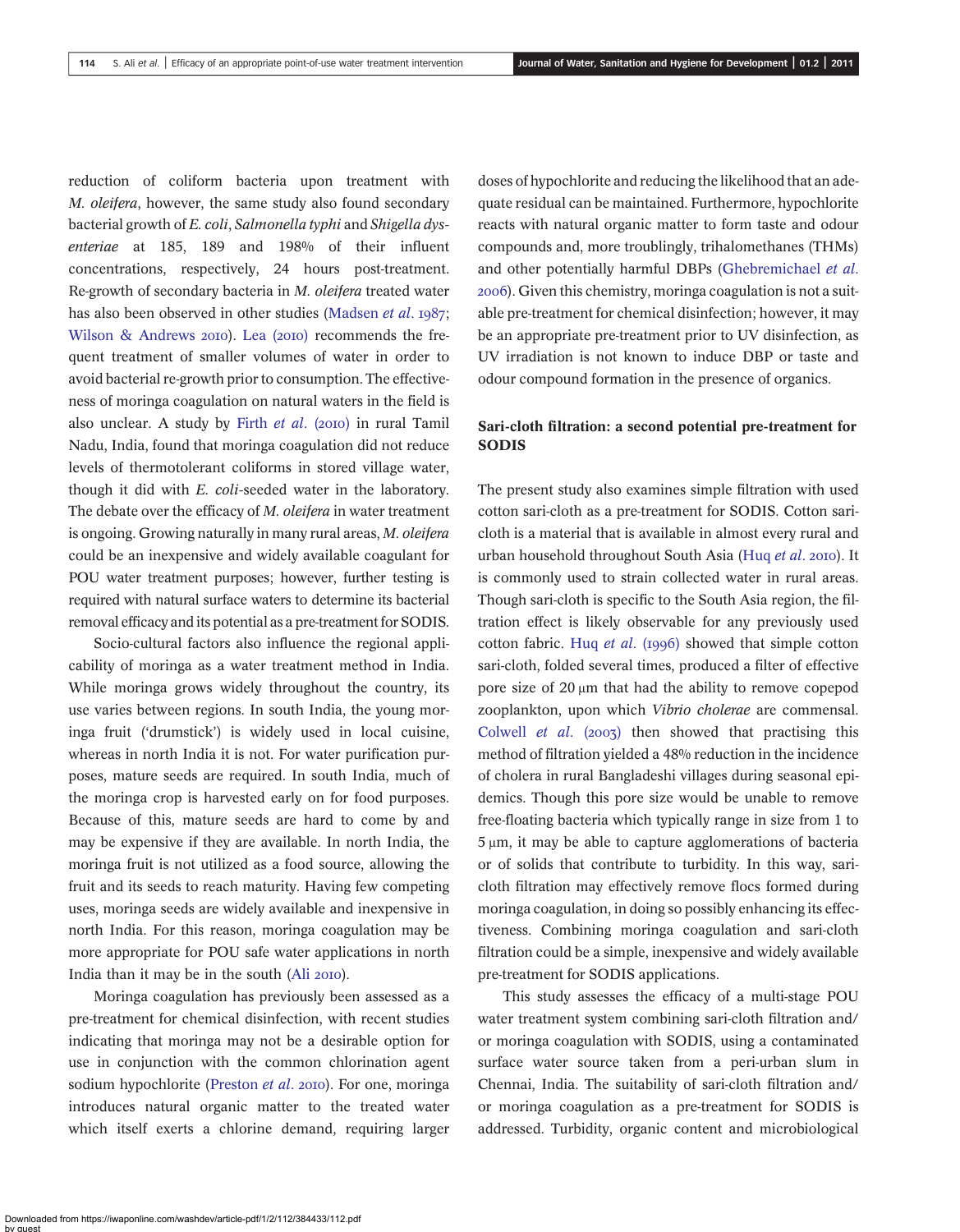quality of treated water were assessed at various stages and configurations of the proposed treatment system.

## **METHODS**

#### Setting

All research activities were conducted at the Environmental and Water Resources Engineering laboratories of the Indian Institute of Technology Madras (IITM) in Chennai, India. Water samples for this study were taken from a surface water body supplying a peri-urban slum (Mylai Balaji Nagar) in south Chennai, Tamil Nadu, India. The lake is a receiving body for run-off from surrounding neighbourhoods, and ongoing monitoring of the lake indicates that water quality is severely degraded with excessive levels of organics, turbidity and microbiological contamination [\(Ali & Philip](#page-10-0) 2010).

#### Study design

We obtained raw lake water and subjected it to three stages of treatment: moringa coagulation (at different dosages of coagulant), sari-cloth filtration and SODIS. We extracted samples for analysis prior to treatment and again after each treatment stage. We analysed for three parameters: turbidity, measured in nephelometric turbidity units (NTU), with a Eutech Instruments TB1000 Cyberscan WL Turbidimeter (Thermo Fisher Scientific, Navi Mumbai, India); organic content via the proxy measure of chemical oxygen demand (COD), measured in mg  $L^{-1}$ , following the standard labora-tory method ([APHA](#page-10-0)  $2005$ ); and microbiological quality via the proxy measure of total coliforms estimation using the most probable number (MPN) method, measured as the probable number of total coliform bacteria per 100 mL of sample water, following the standard laboratory method [\(APHA](#page-10-0) ). All readings were done in triplicate to ensure accuracy, and the results were averaged for reporting purposes.

A total of eight replicate experiments were conducted, three in May 2010 and five in October 2010. May in Chennai is characterized by clear skies, intense sunlight and high temperatures (i.e.  $\sim$ 45 °C) and humidity, whereas October is characterized by days of variable cloudiness and sunshine, scattered rains and moderate temperature (i.e.  $\sim$ 35 °C) and humidity. The experiments were sometimes conducted on days which were partly cloudy; however, the majority of experiments were performed on clear, sunny days. The experimental design is outlined in Figure 1.



Figure 1 | Schematic representation of experimental design.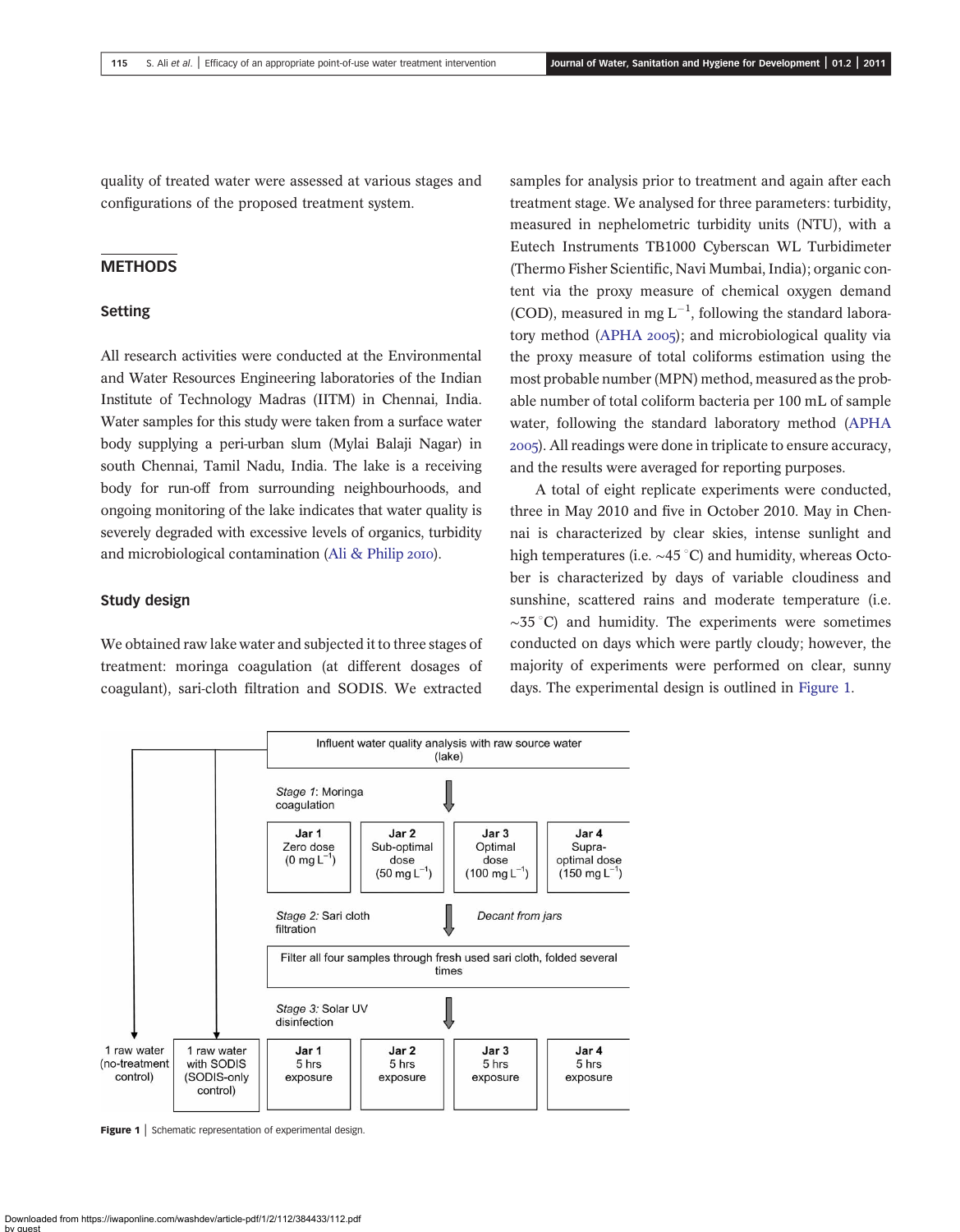#### Preparation of moringa stock solution

Desiccated seeds of Moringa oleifera (var. PKM1) were obtained from the Regional Research Station in Paiyur, Krishnagiri District, Tamil Nadu, India. Following the pro-cedure described by [Lea \(](#page-10-0)2010), the seeds were shelled and ground to a fine powder using a mortar and pestle and then sieved using a 0.4-mm mesh tea-strainer. The seed powder was then mixed with an appropriate volume of distilled water in a clean, re-sealable PET soft drink bottle in order to produce a 10,000 mg  $L^{-1}$  stock solution (by dry weight). Fresh stock solution was prepared the day of each replicate experiment.

#### Influent water sample collection

For each replicate experiment, we collected 20 L of raw lake water in 5-L plastic containers. The water was drawn from four different locations in the lake and mixed together in the lab in order to account for known spatial variability of lake water quality. A sample of the raw lake water was extracted after mixing for analysis to determine influent water quality.

#### Stage 1: moringa coagulation

Preliminary jar tests indicated 100 mg  $L^{-1}$  to be the optimal dose of moringa coagulant before diminishing turbidity reductions began to be observed with increasing coagulant dose. This is consistent with guidelines drawing on previous experience (Lea 2010). Four plastic beakers were each filled with 2 L of raw source water. Into each of the four jars a different volume of moringa stock solution was added. Jar 1 received no moringa stock solution and was thus a saricloth filtration-only control jar. Jars 2, 3 and 4 received a suboptimal dosage (50 mg L<sup>-1</sup>), an optimal dosage (100 mg L<sup>-1</sup>) and a supra-optimal dosage (150 mg  $L^{-1}$ ), respectively. The jars were then placed on a flocculator/jar test apparatus (Scientific Engineering Corporation Cat. No. SECOR 41, Delhi, India) and subjected to rapid mixing for 2 min at 100 rpm, followed by slow mixing for 20 min at 10 rpm, and finally settling under quiescent conditions for 1 h. Following settling, samples were decanted from each jar for analysis.

#### Stage II: sari-cloth filtration

Four sections of previously used cotton sari-cloth measuring  $1 m \times 2 m$  were washed with laundry soap and air-dried in the sun. Sari-cloths were folded four times to produce 16 layers of fabric and then secured with an elastic band over the openings of four clean beakers. Each jar from the previous stage was then decanted into the clean beakers through the sari-cloth filters. Following filtration, water samples were extracted for analysis.

#### Stage III: solar UV disinfection

Following sari-cloth filtration, the waters from the four beakers were placed in four clean 2-L PET bottles (i.e. common 2-L plastic soft drink bottles) and positioned in direct sunlight for 4–5 h on an inclined roof surface (Figure 2).

Though SODIS guidelines recommend a minimum exposure period of 6 h for sunny conditions ([Wegelin](#page-11-0) et al. 1994; [EAWAG](#page-10-0) 2010), only 4 to 5 h were possible during the present experiment because of the time required to complete the preceding experimental steps.

A SODIS-only control was prepared by filling a 1-L bottle with raw source water and subjecting it to the SODIS stage only, without moringa coagulation or saricloth filtration ([Figure 3](#page-5-0)). Additionally, a sample of raw source water was collected at the end of the day and analysed as a no-treatment control.



Figure 2 | Bottles placed on inclined roof surface for SODIS stage.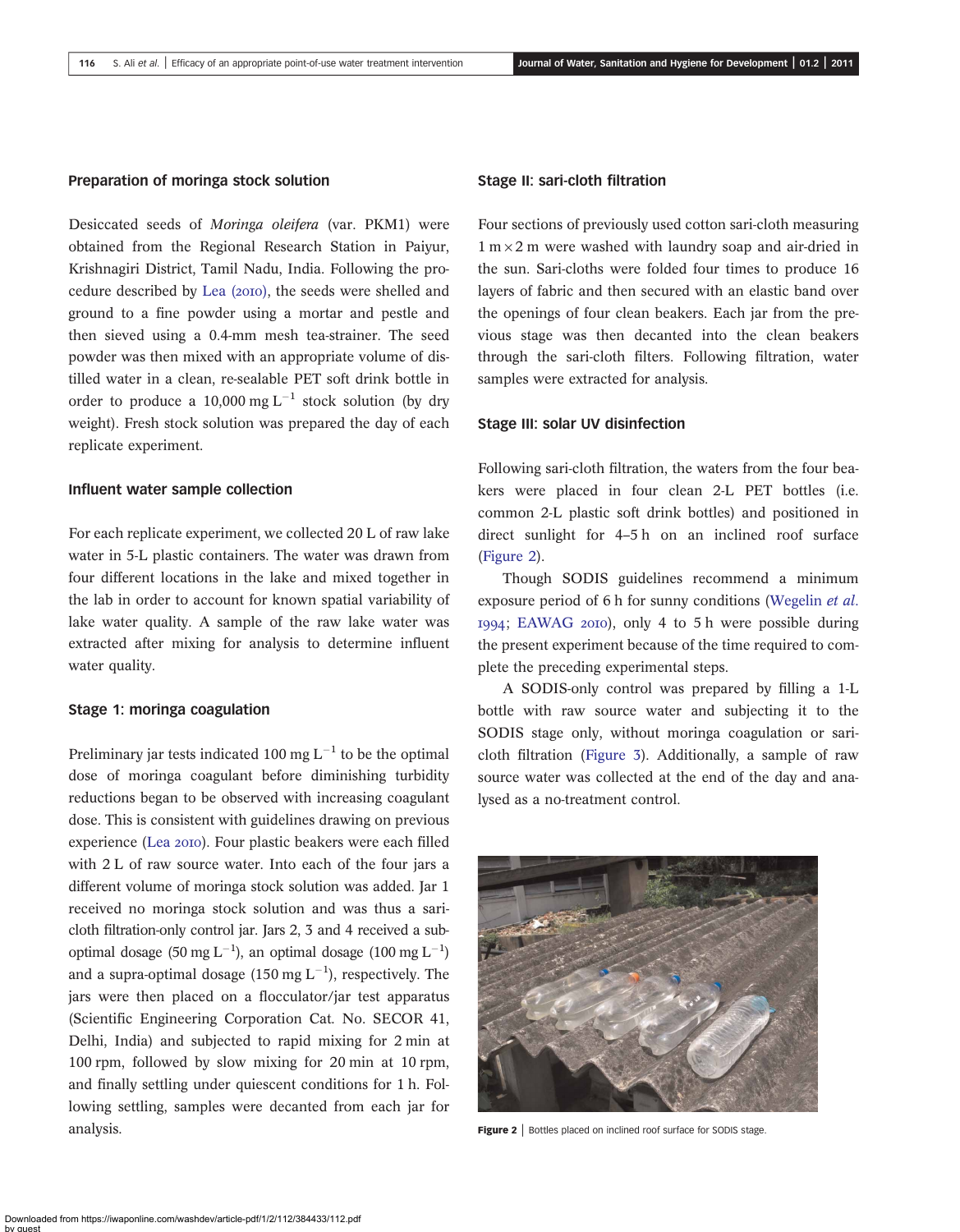<span id="page-5-0"></span>

Figure 3 | Bottles ready to be subjected to SODIS. L to R: SODIS-only control, sari-filtration-only control (Jar 1), sub-optimal moringa dose (Jar 2), optimal moringa dose (Jar 3) and supra-optimal dose (Jar 4).

Table 1 | Average values and standard deviation of influent water quality

|                                    | Mean  | <b>Standard deviation</b> |
|------------------------------------|-------|---------------------------|
| Turbidity (NTU)                    | 36.2  | 28.7                      |
| $\text{COD}$ (mg $\text{L}^{-1}$ ) | 66.4  | 70.2                      |
| MPN (Total coliforms/100 mL)       | 113.2 | 54.7                      |

#### Data analysis

All data were compiled in Microsoft Excel and analysed with the Analysis Toolpak for statistical difference between means using the one-tailed (unless otherwise indicated) paired *t*-test with  $\alpha = 0.05$ .

# RESULTS AND DISCUSSION

As several replicate experiments were conducted, each on a unique day, the influent water quality was found to vary from trial to trial. Mean values for the three key water quality parameters and associated standard deviations are given in Table 1 in order to contextualize the local water quality.

To account for the variability in influent water quality observed between trials, all analytical results were normalized as a fraction of the influent concentration on the specific day of the replicate experiment. In Figures 4–[7](#page-7-0), the labels along the abscissa – MO, SF and UV – represent the water quality of the treated water after moringa coagulation (Stage I), after sari-cloth filtration (Stage II) and after UV disinfection (Stage III), respectively. The first set of bars on each graph, labelled as 'SW', represents the influent concentration of the source water and is thus normalized as 1. The two control samples – the no-treatment control and the SODIS-only control – were sampled after the final stage of treatment, UV (Stage III), and thus appear with the final set of bars on each graph. Finally, the number of replicate experiments aggregated in the summary measures is given by the  $n$  value



Figure 4 | Average turbidity removal efficacy of treatment.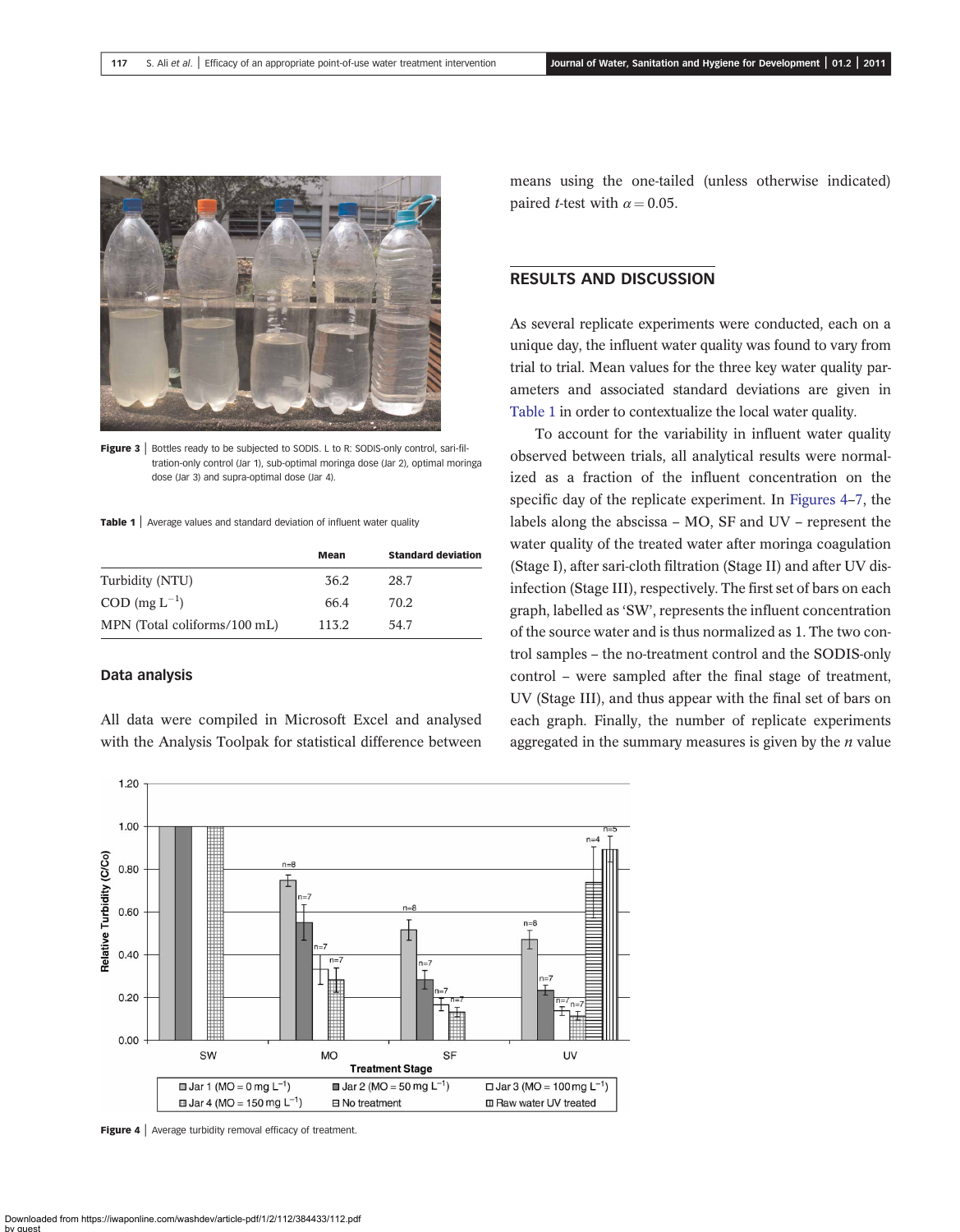<span id="page-6-0"></span>

Figure 5 | Average effect of treatment process on COD, aggregated from several replicate trials (given by n).



Figure 6 | Effect of treatment process on microbiological quality of water as represented by MPN.

indicated above each bar, and the error bars represent the standard error of the mean.

#### Turbidity reduction

Average turbidity reductions for each test jar, aggregated across all available replicate trials, are presented in [Figure 4](#page-5-0).

The final turbidity levels after the multi-stage treatment process, with associated 95% confidence intervals are given in [Table 2](#page-7-0).

In [Figure 4,](#page-5-0) at any given treatment stage, it can be seen that with each progressive increase in moringa dosage, there is a corresponding reduction in turbidity. As expected, when the moringa concentration exceeds its optimal dose, there is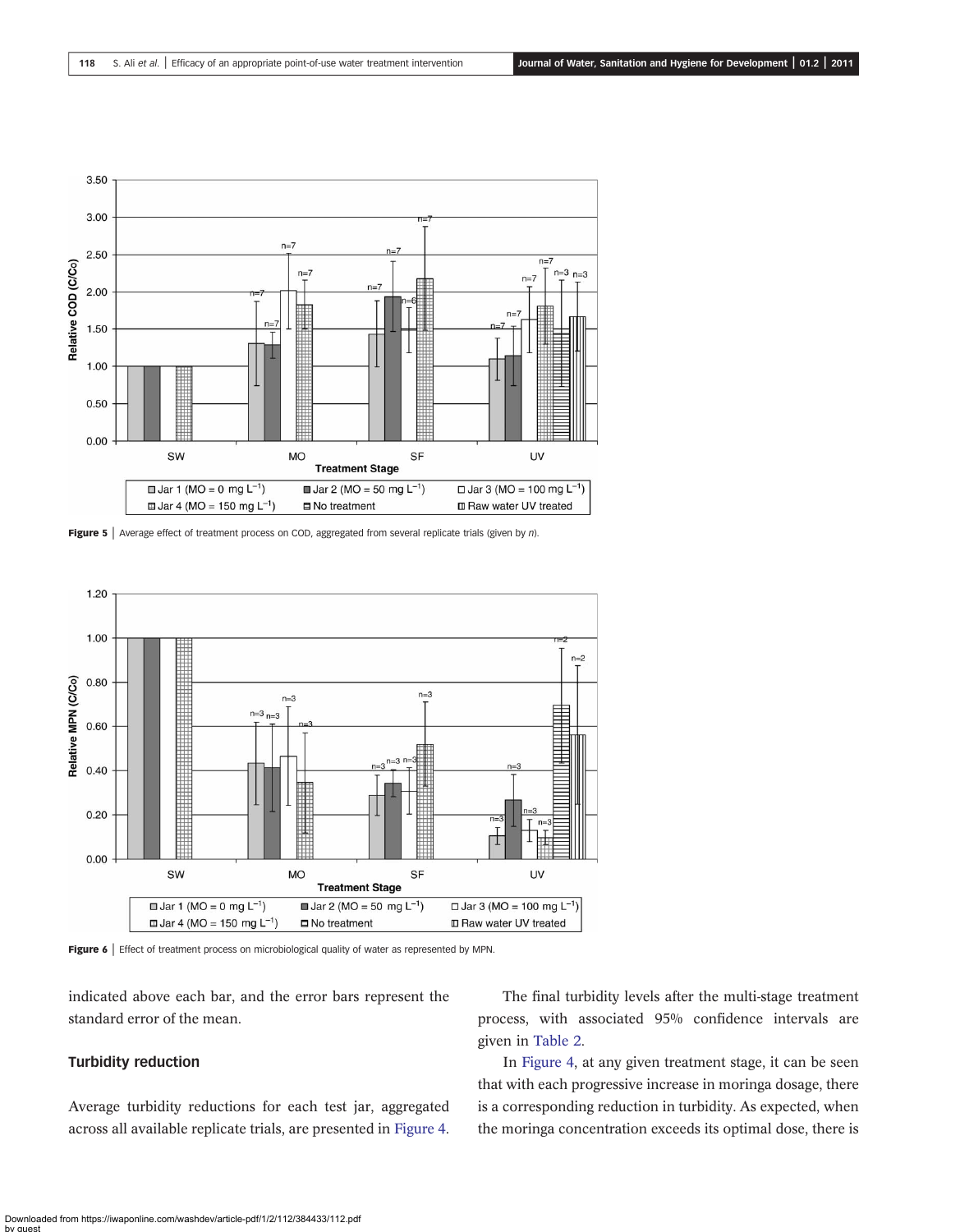<span id="page-7-0"></span>

Figure  $7$  | MPN reduction efficacy of treatment process from the first of the eight replicate experiments.

Table 2 | Relative turbidity levels after multi-stage treatment process with associated 95% CI intervals

|                       | <b>Moringa</b> jars |      |      | <b>Controls</b> |                        |                |
|-----------------------|---------------------|------|------|-----------------|------------------------|----------------|
| Sample/jar            | 1                   | 2    | 3    | 4               | <b>No</b><br>treatment | SODIS-<br>only |
| Relative<br>turbidity | 0.47                | 0.24 | 0.14 | 0.11            | 0.74                   | 0.89           |
| $95\%$ CI             | 0.10                | 0.05 | 0.05 | 0.05            | 0.53                   | 0.17           |

a trend towards diminishing returns, as was also observed during the preliminary jar test. There also appear to be progressive reductions in turbidity after the moringa coagulation stage and then again after the sari-cloth filtration stage, suggesting that both of these treatments are effective at improving the turbidity of treated water. There is no apparent change in turbidity following the UV stage as SODIS is not expected to affect the turbidity of the water. Although it appears in [Figure 4](#page-5-0) that moringa coagulation with the optimal dose alone (MO Jar 3 – Relative reduction [RR]: 0.33) engenders a greater reduction in turbidity than does sari-cloth filtration alone (SF Jar  $1 - RR$ : 0.52), the apparent superiority of moringa coagulation over sari-cloth filtration was not found to be statistically significant ( $P = 0.06$ ,  $n = 7$ ). However, combining optimal moringa coagulation and sari-cloth filtration (SF Jar 3 – RR: 0.17) does outperform sari-cloth filtration alone (SF Jar  $1 - RR$ : 0.52) at a statistically significant level ( $P = 0.0001$ ,  $n = 7$ ). Likewise, sari-cloth filtration following optimal moringa coagulation (SF Jar 3 – RR: 0.17)

significantly improved turbidity reduction compared to moringa coagulation alone (MO Jar  $3 - RR$ : 0.33) ( $P = 0.016$ ,  $n = 7$ ). Both of these observations show that the combination of moringa coagulation and sari-cloth filtration is an effective means to improve turbidity, and the combination of the two is more effective at improving turbidity than either method by itself. The combined treatment chain of optimal moringa coagulation, sari-cloth filtration and SODIS (UV Jar 3 – RR: 0.14) significantly improved turbidity with respect to both the SODIS-only control (raw water UV-treated – RR: 0.9) ( $P = 0.0002$ ,  $n = 4$ ) and the blank control (No treatment – RR: 0.74) ( $P = 0.006$ ,  $n = 3$ ). Similarly, the jar receiving only sari-cloth filtration pre-treatment before SODIS (UV Jar 1 – RR: 0.47) significantly improved turbidity with respect to the control with no-pretreatment before SODIS (Raw water UV-treated – RR: 0.9)  $(P = 0.05, n = 5).$ 

#### Effect on organic content (COD)

The aggregated effect of the treatment process on the organics in the water, as measured by COD, is presented in [Figure 5.](#page-6-0)

Final COD levels following the full treatment chain, with associated 95% confidence intervals, are given in Table 3.

Some comments can be made about the broad trends seen in [Figure 5](#page-6-0), albeit with the recognition that these are not statistically significant findings given the relatively high variability observed. COD levels appear to increase following the addition of moringa in the first stage of the treatment process. These levels remain relatively stable through the second sari-cloth filtration stage and then appear to decline following the final UV disinfection stage. The observed increase in COD levels was expected, given the introduction of organic material with the moringa solution, and has been observed by other workers

Table 3 | Relative COD levels following multi-stage treatment process with associated 95% CI intervals

|                                       | Moringa jars |              |   |                     | <b>Controls</b> |                   |  |
|---------------------------------------|--------------|--------------|---|---------------------|-----------------|-------------------|--|
| Sample                                |              | $\mathbf{2}$ | 3 | 4                   | No treatment    | <b>SODIS-only</b> |  |
| Relative COD 1.10 1.14 1.63 1.81 1.44 |              |              |   |                     |                 | 1.67              |  |
| $95\%$ CI                             | 0.69         |              |   | 0.97 1.08 1.25 3.06 |                 | 1.98              |  |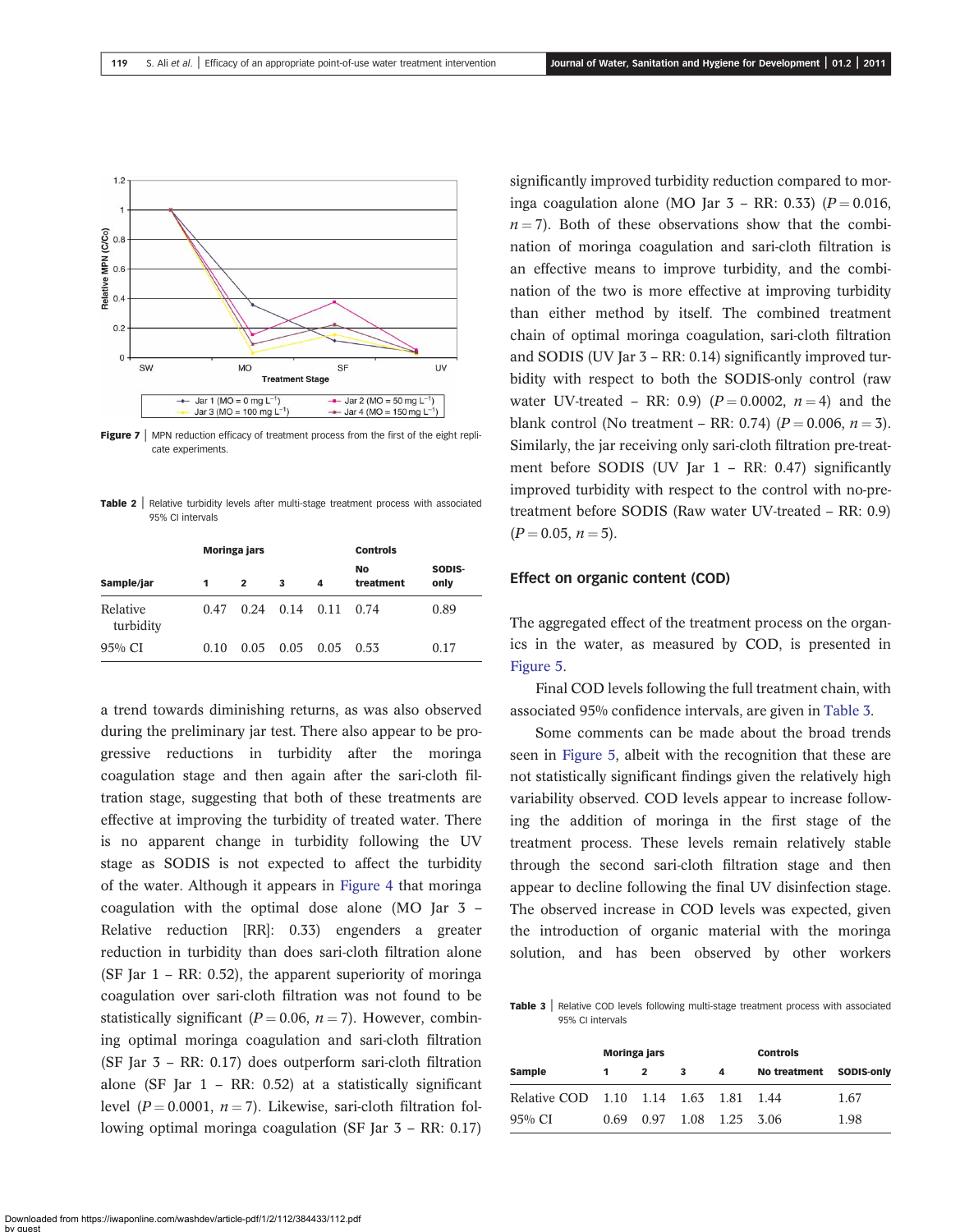([Ghebremichael](#page-10-0) et al. 2006; [Arnoldsson](#page-10-0) et al. 2008). The non-statistically significant decline in COD levels following the SODIS stage may be explained by UV-mediated degra-dation of organic compounds ([Wetzel](#page-11-0)  $et$   $al.$  1995). Those samples receiving greater concentrations of moringa displayed higher COD levels. For instance, after the final UV treatment stage, the jar receiving a moringa dose of  $100 \text{ mg } L^{-1}$  (UV Jar 3 – RR: 1.63) displayed more COD than that jar receiving only 50 mg  $L^{-1}$  (UV Jar 2 – RR: 1.14) ( $P = 0.04$ ,  $n = 7$ ). Extracting the seed oil and using only the press-cake for coagulation (which is as effective a coagulant) is one possible means to control the enrichment of organics in treated water (Lea 2010).

#### Effect on microbiological quality

The effect of the treatment process on the microbiological quality of the water was analysed with total coliform estimation using the MPN method. This method indicates the most probable number of total coliform bacteria per 100 ml of sample water. Aggregate results from replicate trials are presented in [Figure 6.](#page-6-0)

The final MPN levels for each of the moringa jars and controls, after all three stages of the treatment chain, are presented in Table 4.

The lengths of the error bars in [Figure 6](#page-6-0) denote high levels of variability in the MPN data. Some comments may be made on the general trends observed in the means, with the recognition, however, that these trends were not found to be statistically significant. With each stage of treatment, there appears to be a progressive reduction in total coliform levels. Following the moringa coagulation stage there is an apparent decrease in the level of MPN for all moringa dosages, a slight decrease for most jars after saricloth filtration and then another decrease following UV treatment for all jars. As indicated in Table 4, the four

Table 4 | Relative MPN levels following multi-stage treatment process with associated 95% CI intervals

|                                  | <b>Moringa jars</b> |                  |                                    |   | <b>Controls</b>         |      |  |
|----------------------------------|---------------------|------------------|------------------------------------|---|-------------------------|------|--|
| Sample                           |                     | $\boldsymbol{c}$ | 3                                  | 4 | No treatment SODIS-only |      |  |
| Relative MPN 0.11 0.27 0.13 0.10 |                     |                  |                                    |   | 0.69                    | 0.56 |  |
| $95\%$ CI                        |                     |                  | $0.16$ $0.51$ $0.22$ $0.14$ $3.30$ |   |                         | 3.96 |  |

treatment jars reduced MPN levels to between 10 and 27% of the influent level. The optimal moringa coagulation and sari-cloth filtration pre-treatment (UV Jar 3 – RR: 0.13) did not appear to significantly outperform pre-treatment with sari-cloth filtration alone (UV Jar 1 – RR: 0.11)  $(P_{two\text{-tail}})$ 0.41,  $n = 3$ ). Likewise, we cannot statistically conclude that either of the pre-treatments or their combined application had any effect on the microbiological content of the water with respect to the controls ( $P \gg 0.05$  for all UV jars against controls). It has previously been reported that SODIS is less effective when applied to turbid waters ([SANDEC](#page-11-0) 2008). Given that moringa and sari-cloth filtration were found to significantly improve turbidity, one would expect greater efficacy of SODIS as well with respect to MPN; however, the present data do not statistically support this conclusion.

An interesting feature can be observed in Jar 4 in the SF stage in [Figure 6.](#page-6-0) The relative MPN level increases from 0.34 to 0.52 of the influent level in the 1 h of time elapsed between the moringa coagulation (MO) stage and the sari-cloth filtration (SF) stage, though this feature was not found to be statistically significant ( $P = 0.06$ ,  $n = 3$ ). This apparent regrowth was observed several times in the individual replicate experiments for all jars receiving a dose of moringa; however, due to the variability in the data, it is not visible in the aggregated data, the exception being Jar 4. The re-growth phenomenon can be more clearly seen in the disaggregated data from the individual trials – for instance, in the first of the eight replicate experiments ([Figure 7\)](#page-7-0).

As previously discussed, the application of moringa resulted in elevated COD levels ([Figure 5\)](#page-6-0). In [Figure 7,](#page-7-0) regrowth of total coliform bacteria can be observed in those jars receiving some moringa, whereas Jar 1 – which does not receive any moringa – does not exhibit any re-growth, suggesting that the addition of moringa may encourage bacterial re-growth in treated waters. The natural organic material introduced with the moringa coagulant may act as a nutrient source, encouraging the growth of various bacteria species. One would assume that the more moringa that is added, the higher the organics content would become, leading to more bacterial re-growth. This expectation is not observed in [Figure 7,](#page-7-0) as Jar 2 – with only 50 mg  $L^{-1}$  of moringa – seems to result in more re-growth than either Jars 3 or 4, which both received more moringa. However, [Figure 7](#page-7-0) presents only a single replicate experiment, so the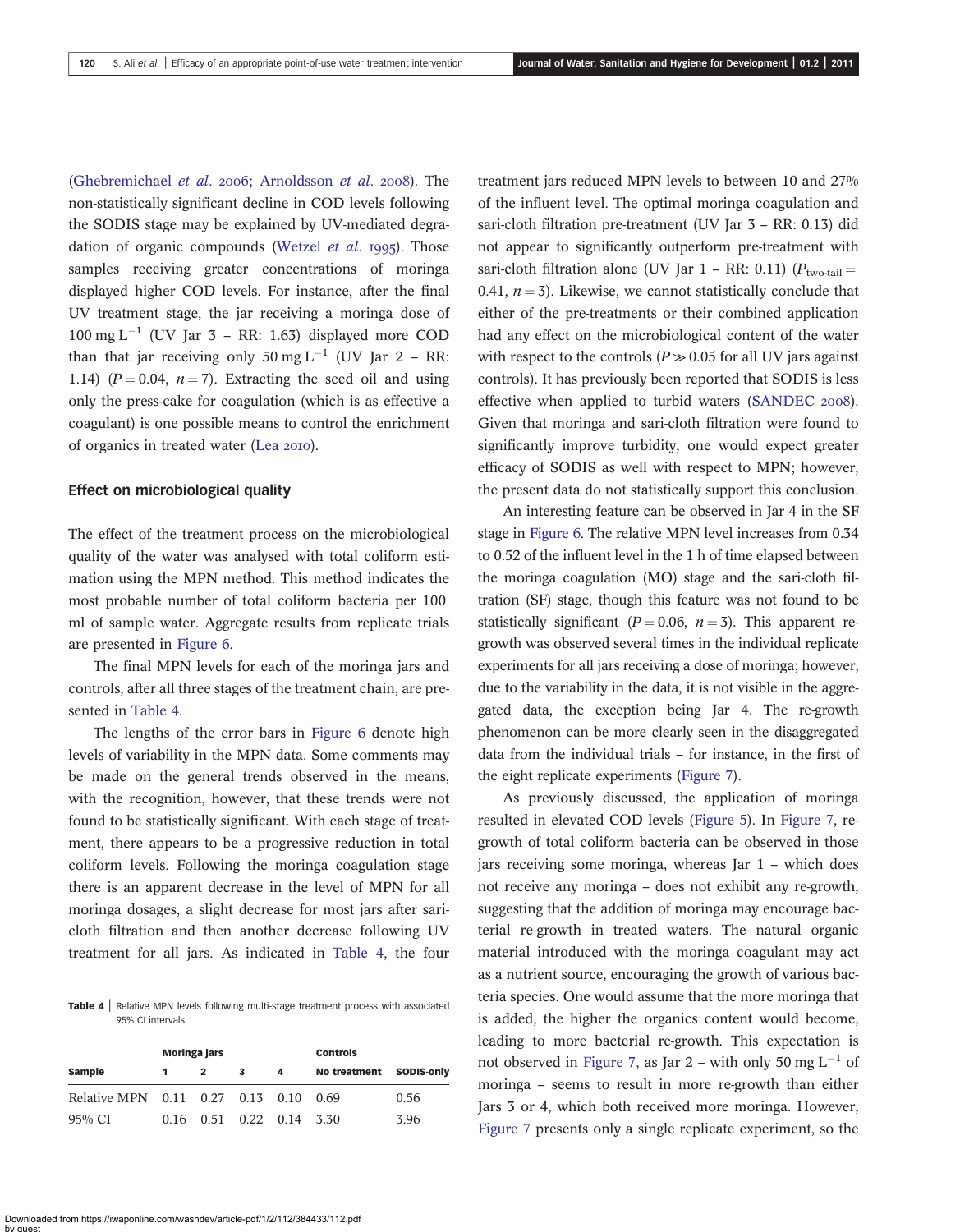expected trend may be obscured by experimental error. When examining the data aggregated from all eight replicate experiments, however, the expected trend can be seen visually on the graph, but is not statistically significant. The enrichment of the water with organics following moringa addition may explain why Jar 4, having received the greatest dose of moringa, displayed the apparent but statistically insignificant bacterial re-growth in [Figure 6](#page-6-0) between the moringa coagulation (MO) stage and the sari-cloth (SF) filtration stage. Furthermore, re-growth facilitated by nutrient enrichment may help to explain why optimal moringa coagulation with sari-cloth filtration (Jar 3) did not outperform sari-cloth filtration alone (Jar 1) with respect to microbiological quality. Although moringa coagulation reduces turbidity more effectively than simple filtration, it does so at the cost of increasing the organic content and, possibly, the total coliform levels. It should be noted, however, that the re-growth of total coliform bacteria does not necessarily indicate the re-growth of pathogenic bacteria [\(EAWAG](#page-10-0) 2010). Further research is needed to better characterize the relationship between organic content and microbiological re-growth during household-level moringa coagulation.

# **CONCLUSIONS**

SODIS has been advocated as a simple, low-cost and effective means of improving the microbiological quality of water and has several benefits over household chlorination. However, like chlorination, its effectiveness is limited when waters are turbid and, as such, pre-treatments to control turbidity may be necessary. The present study sought to examine two low-cost, appropriate pre-treatment methods: sari-cloth filtration and/or coagulation with desiccated seed powder of *M. oleifera*. Pre-treatment combining optimal moringa coagulation and sari-cloth filtration significantly improved the turbidity of raw surface water compared to controls, as did either pre-treatment alone compared to controls. More importantly, however, combining optimal moringa coagulation with sari-cloth filtration significantly improved the turbidity reduction that either sari-cloth filtration or optimal moringa coagulation could achieve independently. The addition of moringa seed powder also

appeared to increase organic levels (as measured by COD) in treated water, with greater doses of moringa resulting in higher COD levels. Similarly, reductions in microbiological contamination (as measured by MPN/100 mL) to between 10 and 27% of influent levels were observed for all jars subject to pre-treatment; however, due to considerable variability in the data, this apparent improvement was not found to be statistically significant when compared to controls. It was observed, however, that jars also undergoing moringa coagulation did not outperform those undergoing saricloth filtration alone with respect to MPN levels. Nutrient enrichment may have resulted in coliform bacteria regrowth following coagulation with moringa, which was observed in several replicate trials, though was not found to be statistically significant in the aggregated data. The possible re-growth of total coliform bacteria may be associated with elevated COD levels, as greater re-growth appeared to be associated with higher doses of moringa coagulant, though this also could not be confirmed statistically. Further investigation on the relationship between organic content and microbiological re-growth in treated water is required before moringa coagulation can be recommended as a pretreatment for SODIS in the field.

Overall, the combined pre-treatment of moringa coagulation and sari-cloth filtration was the most effective at reducing turbidity. However, the moringa coagulation step adds significant complexity to the treatment process and increases the time, effort and materials required on the part of the household. Training illiterate or semi-literate households to carry out moringa coagulation and then ensuring compliance may prove challenging. On the other hand, sari-cloth filtration alone produced a significant reduction in turbidity with respect to controls. It is a simple technique that is already widely available and practised in the Indian context. Since sari-cloth filtration alone did not increase COD levels nor exhibit associated bacterial re-growth, it is recommended as a low cost, easy-to-use and readily available pre-treatment for SODIS.

## ACKNOWLEDGEMENTS

This work was carried out with the aid of a grant from the International Development Research Centre (IDRC),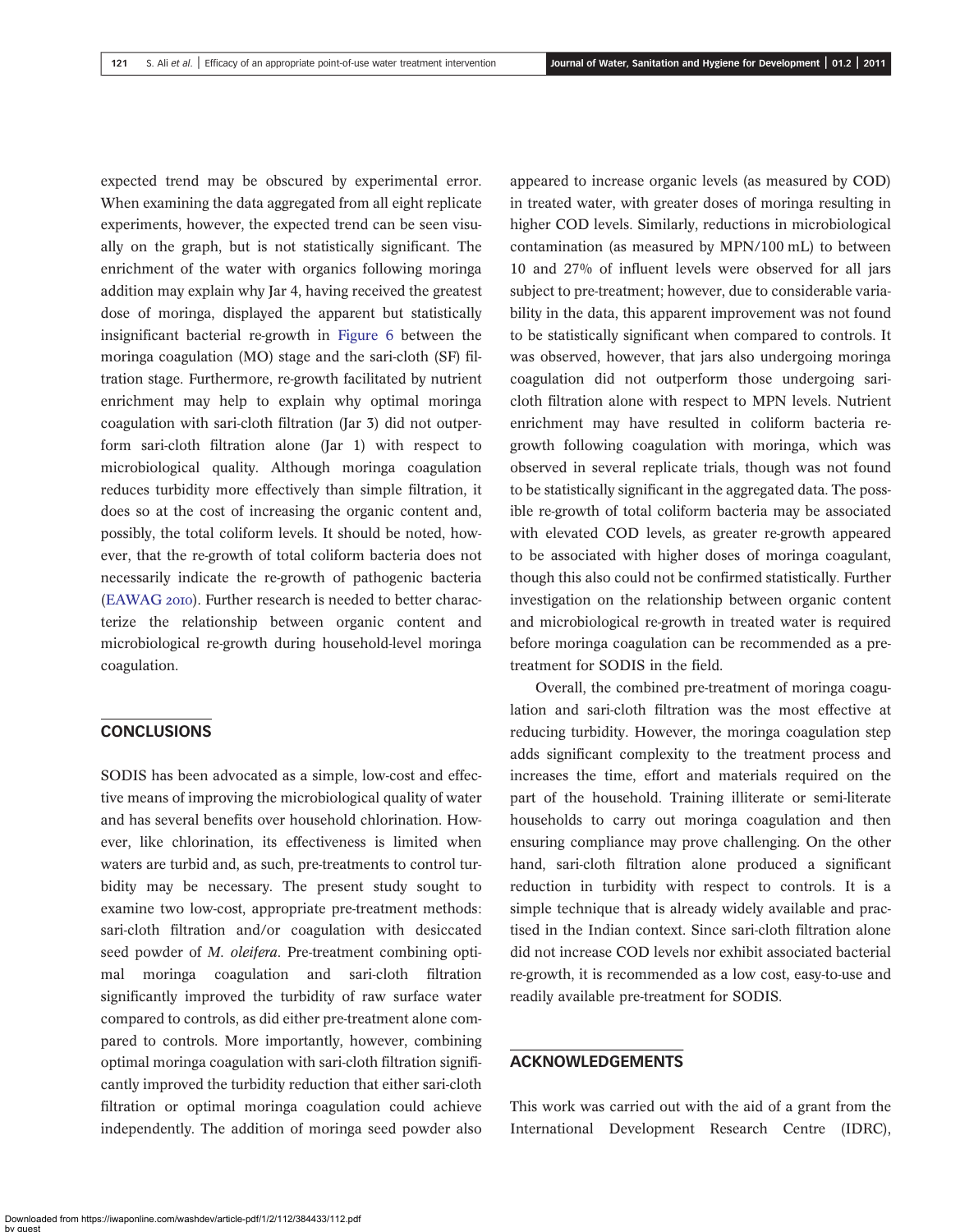<span id="page-10-0"></span>Ottawa, Canada. The authors would also like to thank the two anonymous reviewers for their assistance with improving this manuscript.

# **REFERENCES**

- Achuthan, K. 2006 Clean water at no cost, the SODIS way. The Hindu. e-newspaper Thursday September 14 2006. Available from: [http://www.hundu.com/2006/09/14/stories/](http://www.hundu.com/2006/09/14/stories/2006091419) [2006091419](http://www.hundu.com/2006/09/14/stories/2006091419) (accessed 1 December 2010).
- Ali, S. I. 2010 [Alternatives for safe water provision in urban and](http://dx.doi.org/10.2166/wh.2010.141) [peri-urban slums.](http://dx.doi.org/10.2166/wh.2010.141) J. Water Health 8 (4), 720–734.
- Ali, S. I. & Philip, L. 2010 Unsafe waters and degraded environments: pressing public health challenges in underprivileged urban and peri-urban communities – the case of Mylai Balaji Nagar, Chennai. In: National Conference on Cost Effective Sustainable Sanitation – An Indian Experience. New Delhi, India.
- APHA 2005 Standard Methods for the Examination of Water and Wastewater 21st edition. American Public Health Association/American Water Works Association/Water Environment Federation, Washington, DC.
- Arnoldsson, E., Bergman, M., Matsinhe, N. & Persson, K. M. Assessment of drinking water treatment using Moringa oleifera natural coagulant. Vatten 64, 137–150.
- Babu, R. & Chaudhuri, M. 2005 Home water treatment by direct filtration with natural coagulant. *J. Water Health* **3** (1), 27–30.
- Boyle, M., Sichel, C., Fernández-Ibáñez, P., Arias-Quiroz, G. B., Iriarte-Puña, M., Mercado, A., Ubomba-Jaswa, E. & McGuigan, K. G. 2008 [Bactericidal effect of solar water](http://dx.doi.org/10.1128/AEM.02415-07) [disinfection under real sunlight conditions.](http://dx.doi.org/10.1128/AEM.02415-07) Appl. Environ. Microbiol. 74 (10), 2997–3001.
- Colwell, R. R., Huq, A., Islam, M. S., Aziz, K. M. A., Yunus, M., Khan, N. H., Mahmud, A., Sack, R. B., Nair, G. B., Chakraborty, J., Sack, D. A. & Russek-Cohen, E. [Reduction of cholera in Bangladeshi villages by simple](http://dx.doi.org/10.1073/pnas.0237386100) fi[ltration](http://dx.doi.org/10.1073/pnas.0237386100). Proc. Natl Acad. Sci. USA 100 (3), 1051–1055.
- Conroy, R. M., Meegan, M. E., Joyce, T., McGuigan, K. & Barnes, J. 1999 [Solar disinfection of water reduces diarrhoeal disease:](http://dx.doi.org/10.1136/adc.81.4.337) [an update](http://dx.doi.org/10.1136/adc.81.4.337). Arch. Dis. Child. 81 (4), 337–338.
- EAWAG 2010 SODIS: How does it work? SODIS Method. p. 1. Available from: [http://www.sodis.ch/methode/anwendung/](http://www.sodis.ch/methode/anwendung/index_EN) [index\\_EN](http://www.sodis.ch/methode/anwendung/index_EN) (accessed 2 October 2010).
- Fewtrell, L., Kaufmann, R. B., Kay, D., Enanoria, W., Haller, L. & Colford, J. M. 2005 [Water, sanitation, and hygiene](http://dx.doi.org/10.1016/S1473-3099(04)01253-8) [interventions to reduce diarrhoea in less developed](http://dx.doi.org/10.1016/S1473-3099(04)01253-8) [countries: a systematic review and meta-analysis.](http://dx.doi.org/10.1016/S1473-3099(04)01253-8) Lancet Infect. Dis. 5, 42–52.
- Firth, J., Balraj, V., Muliyil, J., Roy, S., Rani, L. M., Chandresekhar, R. & Kang, G. 2010 Point-of-use interventions to decrease contamination of drinking water: a randomized, controlled

pilot study on efficacy, effectiveness, and acceptability of closed containers, moringa oleifera, and in-home chlorination in rural South India. Am. J. Trop. Med. Hyg. 82 (5), 759–765.

- Fisher, M. B., Keenan, C. R., Nelson, K. L. & Voelker, B. M. [Speeding up solar disinfection \(SODIS\): effects of hydrogen](http://dx.doi.org/10.2166/wh.2007.005) [peroxide, temperature, pH, and copper plus ascorbate on the](http://dx.doi.org/10.2166/wh.2007.005) [photoinactivation of](http://dx.doi.org/10.2166/wh.2007.005) E. coli. J. Water Health 6 (1), 35–51.
- Freeman, M. C., Quick, R. E., Rheingans, R. & Abbott, D. P. Removing barriers to point-of-use water treatment products through social marketing and entrepreneurship: a case study in Western Kenya. World Health Organization, Household Water, Treatment and Storage Conference, Bangkok, Thailand, June 2005.
- Ghebremichael, K. A., Gunaratna, K. R. & Dalhammar, G. Single-step ion exchange purifi[cation of the coagulant protein](http://dx.doi.org/10.1007/s00253-005-0130-7) [from Moringa oleifera seed.](http://dx.doi.org/10.1007/s00253-005-0130-7) Appl. Microbiol. Biotechnol. 70 (5), 526–532.
- Gómez-Cousoa, H., Fontán-Sainza, M., McGuigan, K. G. & Ares-Mazás, E. 2009 [Effect of the radiation intensity, water](http://dx.doi.org/10.1016/j.actatropica.2009.06.004) [turbidity and exposure time on the survival of](http://dx.doi.org/10.1016/j.actatropica.2009.06.004) [Cryptosporidium during simulated solar disinfection of](http://dx.doi.org/10.1016/j.actatropica.2009.06.004) [drinking water.](http://dx.doi.org/10.1016/j.actatropica.2009.06.004) Acta Tropica 112 (1), 43–48.
- Gupta, A. 2004 Drinking water quality in Barak Valley, Assam, North East India: prioritizing management options. In: Proceedings of the 2nd APHW Conference. Asia Pacific Association of Hydrology and Water Resources, Singapore, pp. 1–7.
- Hijnen, W. A. M., Beerendonk, E. F. & Medema, G. J. 2006 [Inactivation credit of UV radiation for viruses, bacteria and](http://dx.doi.org/10.1016/j.watres.2005.10.030) [protozoan \(oo\)cysts in water: a review.](http://dx.doi.org/10.1016/j.watres.2005.10.030) Water Res. 40 (1), 3–22.
- Hunter, P. R. 2009 [Household water treatment in](http://dx.doi.org/10.1021/es9028217) [developing countries: comparing different intervention types](http://dx.doi.org/10.1021/es9028217) [using meta-regression](http://dx.doi.org/10.1021/es9028217). Environ. Sci. Tech. 43 (23), 8991–8997.
- Huq, A., Xu, B., Chowdhury, M. A. R., Islam, M. S., Montilla, R. & Colwell, R. R. 1996 A simple filtration method to remove plankton-associated Vibrio cholerae in raw water supplies in developing countries. Appl. Environ. Microbiol. 62 (7), 2508–2512.
- Huq, A., Yunus, M., Sohel, S. S., Bhuiya, A., Emch, M., Luby, S. P., Russek-Cohen, E., Nair, G. B., Sack, R. B. & Colwell, R. R. Simple sari cloth filtration of water is sustainable and continues to protect villagers from cholera in Matlab, Bangladesh.  $mBio 1 (1), 1-5.$
- Joyce, T. M., McGuigan, K. G., Elmore-Meegan, M. & Conroy, R. M. 1996 Inactivation of fecal bacteria in drinking water by solar heating. Appl. Environ. Microbiol. 62 (2), 399–402.
- Lea, M. 2010 Bioremediation of turbid surface water using seed extract from Moringa oleifera Lam. (drumstick) tree. Current Protocols in Microbiology Chapter 1 (February), Unit 1G.2.
- Lonnen, J., Kilvington, S., Kehoe, S. C., Al-Touati, F. & McGuigan, K. G. 2005 [Solar and photocatalytic disinfection of](http://dx.doi.org/10.1016/j.watres.2004.11.023)